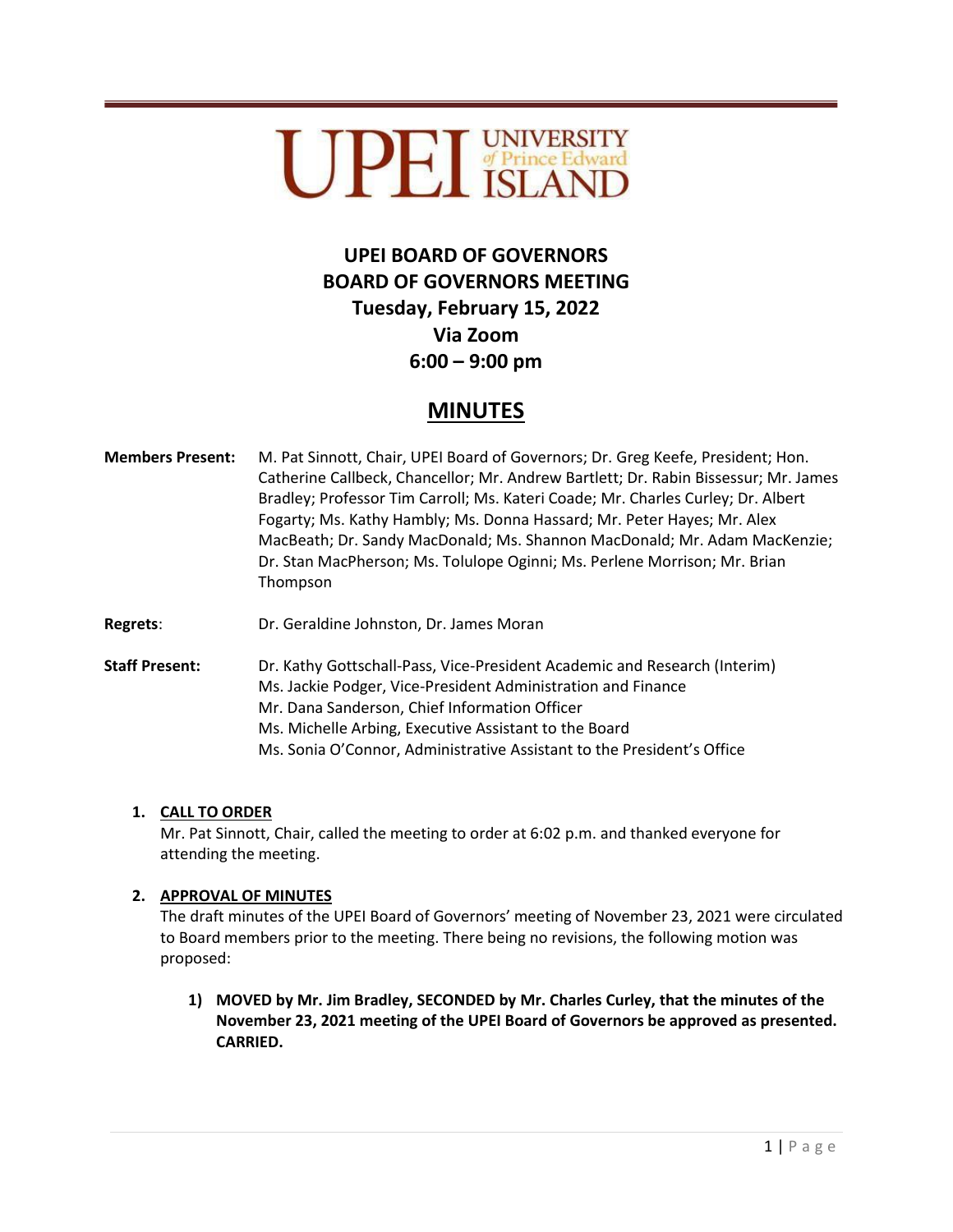## **3. CHAIR'S REPORT**

Mr. Pat Sinnott indicated he had nothing to report.

## **4. PRESIDENT'S REPORT**

President Keefe noted that a written President's Report was distributed to Members in advance of the meeting.

President Keefe reported on several special meetings of Senate that took place from late December up to and including today to address the ever-changing pandemic situation and updated guidance from the Office of the Chief Public Health Officer (CPHO). The CPHO provided guidance to UPEI on February 11 and a special meeting was held on February 15 where a motion was passed to reconvene in-person teaching classes of less than 100 students as of February 28, 2022.

The President also shared that a planning committee has been formed for the progression of the Joint Medical Degree with Memorial University of Newfoundland. There have been several meetings with the Medical Society of PEI and the Province. Based on information received from the Committee on Accreditation of Canadian Medical School (CACMS), the target date to admit students is Fall 2024.

President Keefe informed the board that UPEI's enrollment numbers have increased and that the Maritime Provinces Higher Education Commission would be releasing the official numbers soon.

He highlighted many other aspects of the President's Report, adding that his current goal is to build relationships with UPEI stakeholders, especially in terms of what we can learn from them and how we can help them as well.

He concluded by commenting that the university community is excited to host the 2022 U-Sports Women's Hockey Championship from March 24-27, 2022, and he encourages everyone to attend.

## **5. STUDENT UNION REPORT**

Mr. MacKenzie introduced himself as the new President of the UPEI Student Union and acknowledged the recent turbulence within the UPEISU which has received local media attention. He assured the Board that the Student Union is aiming to find solutions to internal issues, and his intention as President is to see the organization move upwards.

His main priorities are to build relationships with students and with UPEI and to see the Student Union finish the academic year on a high note. He thanked President Keefe and his executive team for their support for the UPEISU and for keeping students their number one priority.

Mr. MacKenzie announced that Ms. Maggie LeClair is the new Vice President Academic & External for the Student Union. She will be following up with the HPV vaccine accessibility, addressing the rental agreement issue, and writing new policies and priorities for the next VP Academic & External.

Mr. MacKenzie reported that that the Student Union continues to offer a variety of services to students; over 60 grocery gift cards are given out monthly; Panther Patrol, the free shuttle service for UPEI students is almost always fully booked; and The Fox and Crow was able to host several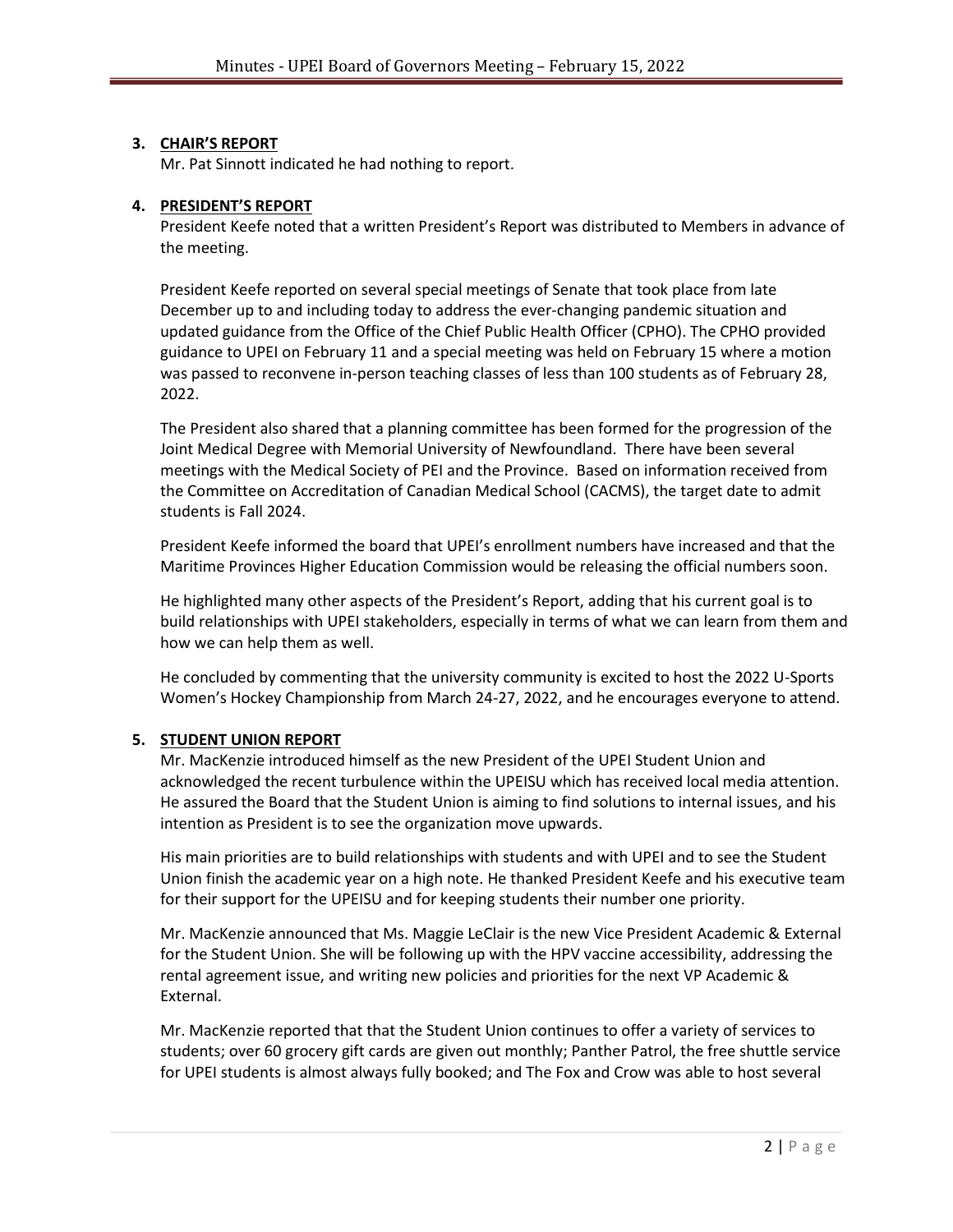events despite COVID restrictions and will be opening with fixed hours on Monday, February 28, 2022.

He also mentioned that the election for the 2022-23 Executive Team and Council Representatives is already underway, and voting will be held March 8 and 9, 2022.

#### **6. SENATE REPORT TO THE BOARD**

#### **Regular Meeting of the Senate**

Prof. Tim Carroll reported that Senate met for their regularly scheduled meeting on February 11, 2022. Of note, was the approval of the first foundational course in the Faculty of Indigenous Knowledge, Education, Research and Applied Studies (IKERAS).

#### **Special Senate Meetings**

Since late December, the Senate has held four special meetings, all dealing with the evolving COVID-19 situation and course delivery, taking into consideration the most recent guidance from the Office of the Chief Public Health Officer. The most recent special meeting was today at noon for the purpose of holding a vote for a new motion. The motion was to resume in-person teaching for classes of under 100 students as of February 28, 2022. This was in accordance with the updated Winter 2022 Public Health Measures for PEI Post-Secondary Education. The motion included extensions to apply for online teaching for individual courses beyond February 27, 2022 based on medical accommodation or pedagogical principles.

#### **7. BOARD COMMITTEE UPDATES**

**a) Property and Asset Committee:** Mr. Peter Hayes informed Governors that the Committee met on January 26, 2022 and received a comprehensive update from the Vice-President Administration and Finance with respect to the new residence, the Canadian Centre for Climate Change and Adaptation and the new Faculty of Medicine building. The Canadian Centre for Climate Change and Adaptation is now occupied.

With regard to the new medical building, additional information made it evident that the site proposed initially is not suitable, so a comparison of four different sites was discussed at special Property Committee meetings.

At the Committee's request, Dr. Keefe consulted numerous knowledgeable stakeholders and, at the special committee meeting, which was held on February 10, 2022, Dr. Keefe provided the Property and Asset Committee with a comparative analysis of the four potential sites and a recommendation. The Committee agreed with the recommendation and passed a motion recommending that the Board approve the recommended site.

The following motion was proposed:

- **2) MOVED by Mr. Peter Hayes SECONDED by Mr. Albert Fogarty that the UPEI Board of Governors approve that the new building for the Faculty of Medicine be located on the Northern end of Campus, in the area behind Alumni Hall, as recommended by the Property and Asset Committee. CARRIED.**
- **b) Finance and Audit Committee:** Mr. Alex MacBeath informed Governors that the Committee met on February 1, 2022, on a number of items, with only one item being presented for Board